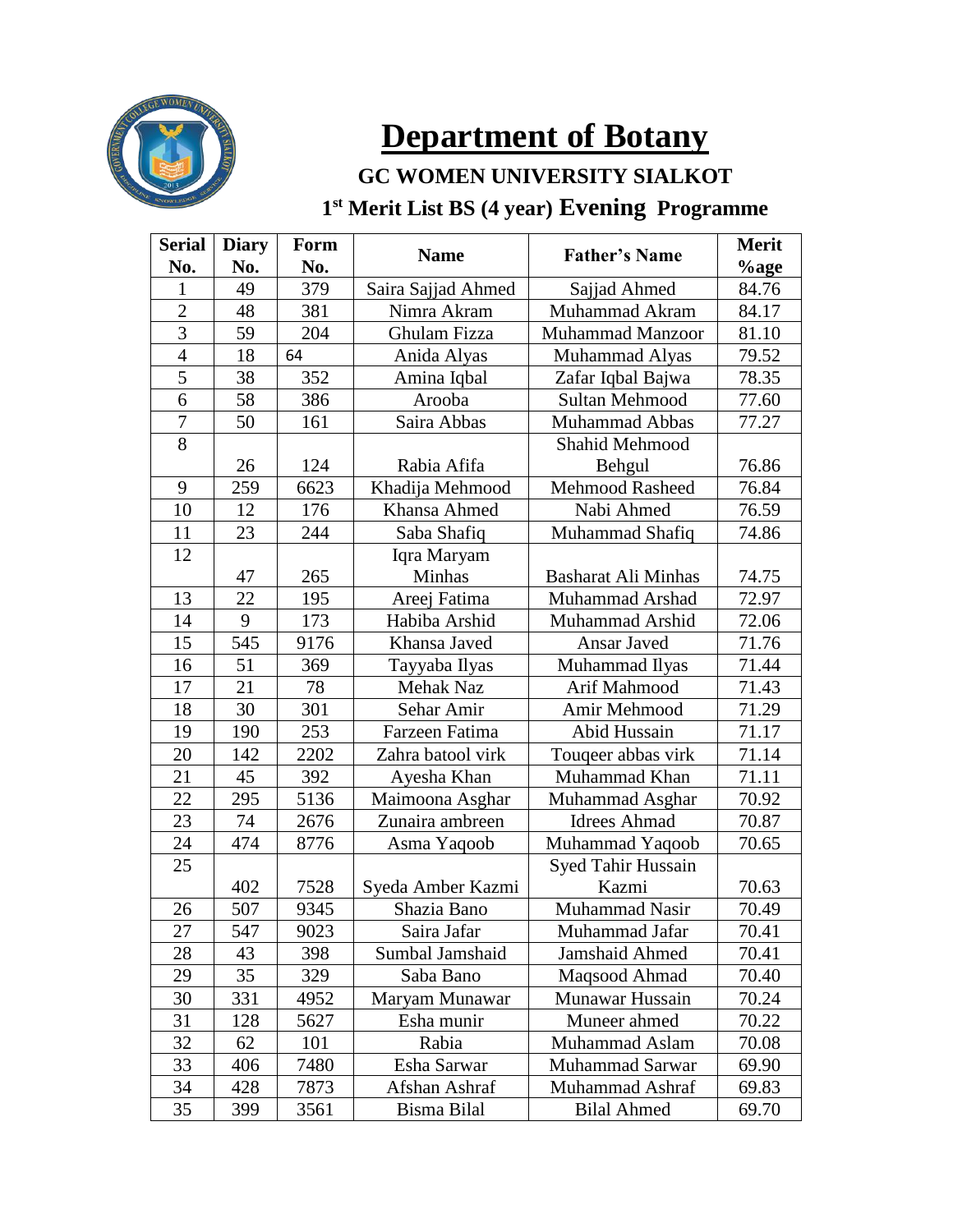| 36 | 160 | 5883 | Khadija            | Muhammad arif        | 69.51 |
|----|-----|------|--------------------|----------------------|-------|
| 37 | 27  | 169  | Faiza Shaheen      | Muhammad Ibrahim     | 69.22 |
| 38 | 20  | 421  | Zoya Ali           | Amjad Ali            | 69.22 |
| 39 | 16  | 205  | <b>Kainat Riaz</b> | Riaz Ahmad           | 69.16 |
| 40 |     |      | Syeda Zainab       |                      |       |
|    | 411 | 974  | Fatima             | Syed Atta Ullah      | 69.13 |
| 41 | 55  | 4125 | Shanza Javeed      | Muhammad Javeed      | 68.25 |
| 42 | 388 | 7397 | Fatima Arif        | Muhammad Arif        | 68.24 |
| 43 | 195 | 3945 | Nimra Zulfiqar     | Zulfiqar Ahmad Khan  | 68.22 |
| 44 | 125 | 6342 | Tooba khalid       | Muhammad khalid      | 67.98 |
| 45 | 355 | 5622 | Roobi Malik        | Ghulam Nabi          | 67.83 |
| 46 |     |      |                    | Hafeez-Ul-Rehman     |       |
|    | 24  | 438  | Zarqa Hafeez       | Toor                 | 67.70 |
| 47 | 321 | 7110 | Tayyaba Maqsood    | Muhammad Maqsood     | 67.43 |
| 48 | 31  | 2670 | Benish Shehzadi    | Amjad Ali            | 67.37 |
| 49 |     |      |                    | Rana abdur Rehman    |       |
|    | 139 | 5401 | Sonia rehman       | khan                 | 67.16 |
| 50 | 464 | 7362 | Nida Bibi          | Shamas din           | 67.10 |
| 51 | 64  | 510  | Shazia Shahzadi    | Muhammad Ali         | 67.00 |
| 52 |     |      |                    | Muhammad Arif        |       |
|    | 189 | 5754 | Farheen Bajwa      | Bajwa                | 66.84 |
| 53 |     |      |                    | Muhammad             |       |
|    | 60  | 477  | Sundas Naz         | Aurangzaib Akbar     | 66.81 |
| 54 | 31  | 299  | Hira Akram         | Muhammad Akram       | 66.78 |
| 55 | 61  | 374  | Ayesha Siddiqa     | Muhammad Siddique    | 66.70 |
| 56 | 154 | 2863 | Warda Aziz         | Abdul Aziz           | 66.62 |
| 57 |     |      |                    | Muhammad Amin        |       |
|    | 56  | 456  | Rabbia             | <b>Butt</b>          | 66.59 |
| 58 | 320 | 8916 | Attia Asghar       | Asghar Ali Chaudhary | 66.56 |
| 59 | 258 | 6547 | Komal naz          | Tariq mehmood        | 66.46 |
| 60 | 238 | 3349 | Rabia Rani         | Muhammad Ashraf      | 66.43 |

#### **Formula:** %age Merit =

 $\left(\frac{1}{2}\right)$  $\frac{1}{4}$ Obtain marks in matric )+(obtain marks in inter)+(obtain marks in subject)+20 marks for Hafiz e Quran  $\left(\frac{1}{4}\right)$  $\frac{1}{4}$ of total matric marks+total marks of inter+total marks of subject **X** 100

### **Note:**

## **1. Please bring original documents at the time of admission for verification.**